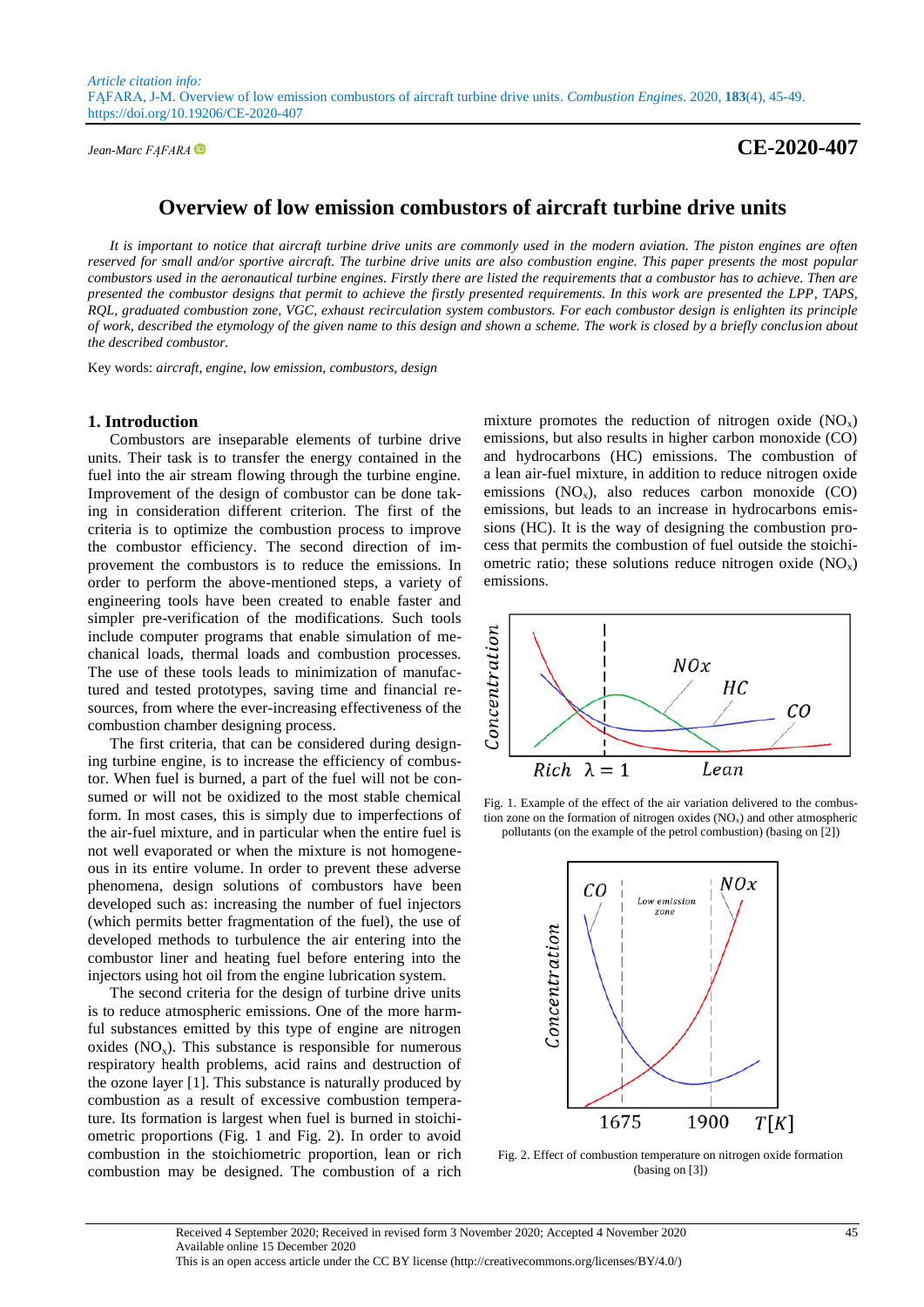## **2. Development direction of combustors in aircraft turbine engines**

#### **2.1. Optimization of the air-fuel mixture formation process**

Combustors permit fuel energy transmission into the air stream flowing through the combustor. Depending on the degree of heating of the air in the combustor and the intensity of the air mass stream, a certain amount of fuel should be brought into the combustor. The same amount of fuel may be brought in different ways. It is important to note that, in order to create a air-fuel mixture with optimal parameters, it is necessary to ensure the best possible fuel spray and adequate turbulence of the forming mixture. The smaller is the size of the fuel droplets, the larger evaporation surface area is obtained, which permits for more intense reception of heat from the environment (from the air arriving behind the compressor, and from the combustion zone), and consequently leads to faster evaporation of the fuel. Properly evaporated fuel is not able to ensure the homogeneity of the air-fuel mixture. In order to ensure its homogeneity, swirled air must be delivered into the air-fuel mixture formation zone. Faster evaporation of fuel and uniformity of its distribution in the air stream, provide conditions for the lower temperature fluctuations in the combustion zone, which leads to a reduction in nitrogen oxide emissions  $(NO_x)$ , and permits more complete combustion of the fuel, which permits a reduction in hydrocarbon (HC) and carbon monoxide (CO) emissions.

Fuel systems with more injectors may be used to ensure that the fuel evaporation processes are carried out and that the fuel is properly mixed with air, while maintaining an adequate fuel mass flow. In that system, each injector delivers less fuel, but with a higher degree of spraying. The work performed in Russia, presented by A.N. Markushin, A.V. Baklanov, and N.E. Tsyganov, indicates through experimental studies that the use of higher number of injectors makes possible to significantly reduce emissions of substances such as nitrogen oxides  $(NO<sub>x</sub>)$  and carbon monoxide (CO) [4].

The temperature of the fuel supplied to the injector also affects the evaporation process of the fuel during the airfuel mixture formation. Higher the fuel temperature at the injector's inlet is, lower amount of heat will be needed to evaporate the fuel outing from the injector. However, the evaporation temperature cannot be excessive in order to avoid the formation of fuel vapor "jams" in the fueling system. Fuel-oil heat exchangers are used to increase the fuel temperature arriving into the injector [5]. It permits the desired fuel temperature to be incurred before arriving into the injector, while cooling the oil from the lubrication system, which also partially permits the cooling of the sensitive drive unit zones (the bearing of the turbine shaft(s), gearbox components, etc.).

### **2.2. Stoichiometric combustion avoiding in the combustors**

As it has already been shown, it is possible to reduce the emission of substances harmful for humans and the environment by avoiding the stoichiometric combustion of the air-fuel mixture. Avoiding stoichiometric combustion reduces the combustion temperature, resulting in lower nitrogen oxide  $(NO<sub>x</sub>)$  emissions. There are therefore two fundamental ways to approach this problem. The first is the combustion of a lean air-fuel mixture, in which there is an excess of air compared to the theoretical air demand. This solution includes combustors such as LPP and TAPS. The second method is to burn a rich air-fuel mixture. For this solution, the RQL combustors may be assigned. There are also other solutions, combining the combustion of a rich and lean air-fuel mixture. In the latter category of technical solutions, variable geometry combustion chambers and graduated combustion zone combustors may be cited.

LPP combustors (lean premixed prevaporized) – LPP combustors adopt maximum evaporation of the fuel and its mixing with air, the quantity of which is greater than the theoretical demand. It is therefore possible to talk about the "Lean" combustor referring to the lean air-fuel mixture, "Premixed" for optimal mixing of fuel with air, and "Prevaporized" in reference to the rapid evaporation of fuel, from where comes the name of the LPP combustors (*Lean Premixed Prevaporized*). Burning a lean air-fuel mixture will reduce the combustion temperature, which in turn will reduce emissions of nitrogen oxides  $(NO<sub>x</sub>)$ . The LPP combustion chamber consists of three zones. The first zone is responsible for spraying fuel in the air stream, for evaporation of fuel and thus for the formation a lean air-fuel mixture. The second combustor zone is the place where the previously prepared air-fuel mixture is burned; the combustion zone is stabilized by a recirculation zone. The last combustor zone is the exhaust-air mixing and cooling zone. It can be concluded that throughout the combustion process in the combustor, the fuel-air mixture created and burned is in a lean state, which has a lower combustion temperature as a consequence, which permits to reduce the emissivity of the these combustors [6]. The LPP combustors must be adequately shaped to form a stable recirculation zone. This is very important because the combustion of a lean air-fuel mixture is generally unstable. The diagram of the LPP combustion chamber is shown in Fig. 3, on which the airfuel mixture formation zone can be seen in particular.



Fig. 3. LPP combustor scheme (basing on [7])

TAPS combustors (twin annular premixing swirler) – another combustor, which is also in the category of the combustors with lean air-fuel mixtures, are the TAPS combustors. This combustor has two air swirls, to which fuel is also delivered. The administered fuel, and the air from the central (internal) swirl, permits the formation of a rich airfuel mixture. This is the combustion process that can be found in classical combustors. The presence of this central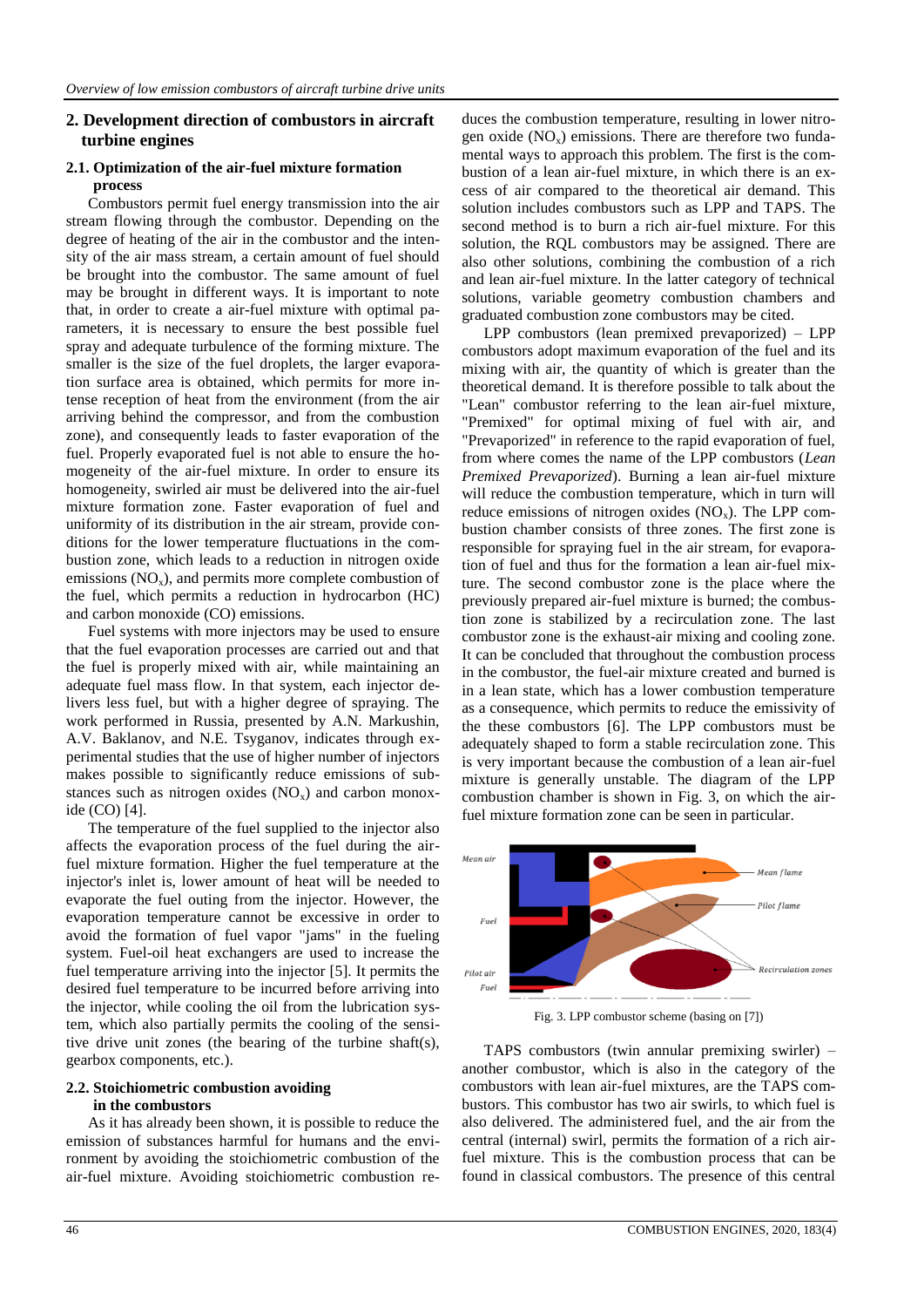rich combustion zone permits to generate a pilot flame, permitting partial stabilization of the remaining, lean, combustion zone. Part of the air from the central swirl and the air from the outer swirl permits an optimal mixing of air and fuel spray arriving from between the swirls, forming a lean fuel-air mixture. The combustion of a lean air-fuel mixture is not generally stable. In this type of combustor, the main, lean, combustion zone is stabilized by the centrally located pilot flame, and by the formation of recirculation zones. Thus, it is called a "Twin Annular Swirler" combustor, referring to the fact that the combustor contains a double ring (swirlers) permitting the "Premixing" of the fuel with air. On the low load of the turbine drive unit, fuel is fed only to the central system, which permit the formation of a rich pilot flame, ensuring the running of the turbine engine. As the engine power increases, the fuel begins to be fed into the perimeter combustion zone, where lean combustion takes place. At the same time, recirculation zones are being established, which are increasingly beginning to stabilize the lean combustion zone. After exceeding a certain power value of the engine, the recirculation zones are so significant that they are able to fully stabilize the lean combustion zone; the pilot flame is extinguished. The suppression of the pilot flame reduces hydrocarbon (HC) and carbon monoxide (CO) emissions. Compared to the LPP combustion chamber, the TAPS combustion chamber is characterized by greater flame stabilization safety by using a pilot flame on the low load of the drive unit. In addition, the combustion chamber is characterized by very low emissions of nitrogen oxides  $(NO<sub>x</sub>)$ ; the third generation of TAPS combustors has reduced around 75% of nitrogen oxide  $(NO<sub>x</sub>)$  emissions planned in the CAEP/6 [6]. Figure 4 shows the work principle of the TAPS combustor.



Fig. 4. TAPS combustor scheme (basing on [8])

RQL combustors (rich-burn, quick-mix, lean-burn) – another type of combustors is a combustor containing two combustion zones; the first with a rich air-fuel mixture and the second with a lean air-fuel mixture. The first part of the combustor includes the injection of fuels and air swirl. The amount of air supplied into the air-fuel mixture formation and combustion zone is less than under stoichiometric conditions. Due to the combustion of the rich mixture, the combustion temperature is lower than for stoichiometric conditions, which limits the amount of nitrogen oxide  $(NO<sub>x</sub>)$  emissions. As a result of rich combustion, unfortunately, hydrocarbons (HC) and carbon monoxide (CO) are created. As a result of the presence in this combustion zone of an increased amount of radicals, the flame is relatively stable. Due to the presence of this first part of the combustor, the beginning of the combustor name is "Rich-Burn". In order to burn hydrocarbons (HC) and carbon monoxide (CO), while avoiding the transition to stoichiometric combustion, a significant amount of air is supplied behind the rich combustion zone. This rapid transition into the lean combustion process will minimize the stoichiometric combustion area; because of that comes the second part of the combustor name: "Quick-Mix". The mutation of the combustion process from rich into lean will, in addition to maintaining low levels of nitrogen oxide formation  $(NO_x)$ , permit the achievement of hydrocarbon (HC) and carbon monoxide (CO) combustion. In reference to this last combustion zone, comes the last part of this combustor name: "Lean-Burn". Given the structure and principle of work, its name "Rich-Burn, Quick-Mix, Lean-Burn" (RQL) can be justified. The result of this combustion process design is the reduced nitrogen oxide emissions (NOx) [6]. Figure 5 shows the scheme of the described combustor.



Fig. 5. RQL combustor scheme (basing on [9])

Combustors with graduated combustion zone – another combustor reducing atmospheric emissions is combustor with a graduated combustion zone. The work principle of this kind of combustor is similar to the RQL combustor, with the difference that the fuel is delivered into both combustion zones; into the rich and lean combustion zones. Air coming from the lean combustion zone quickly dissolve the rich combustion zone. The rich combustion zone permits to stabilize the combustion process of the lean combustion zone, but produces hydrocarbons (HC) and carbon monoxide (CO). In turn, the lean combustion zone permits the elimination of hydrocarbons (HC) and carbon monoxide (CO) coming from the rich combustion zone. The combustor is designed in the way that the combustion process is either rich or lean, in order to reduce the stoichiometric combustion zone, which causes a higher combustion temperature and therefore greater emissions of nitrogen oxides  $(NO<sub>x</sub>)$  [6]. Figure 6 shows the combustor analyzed above.



Fig. 6. Combustor with graduated combustion zone (basing on [10])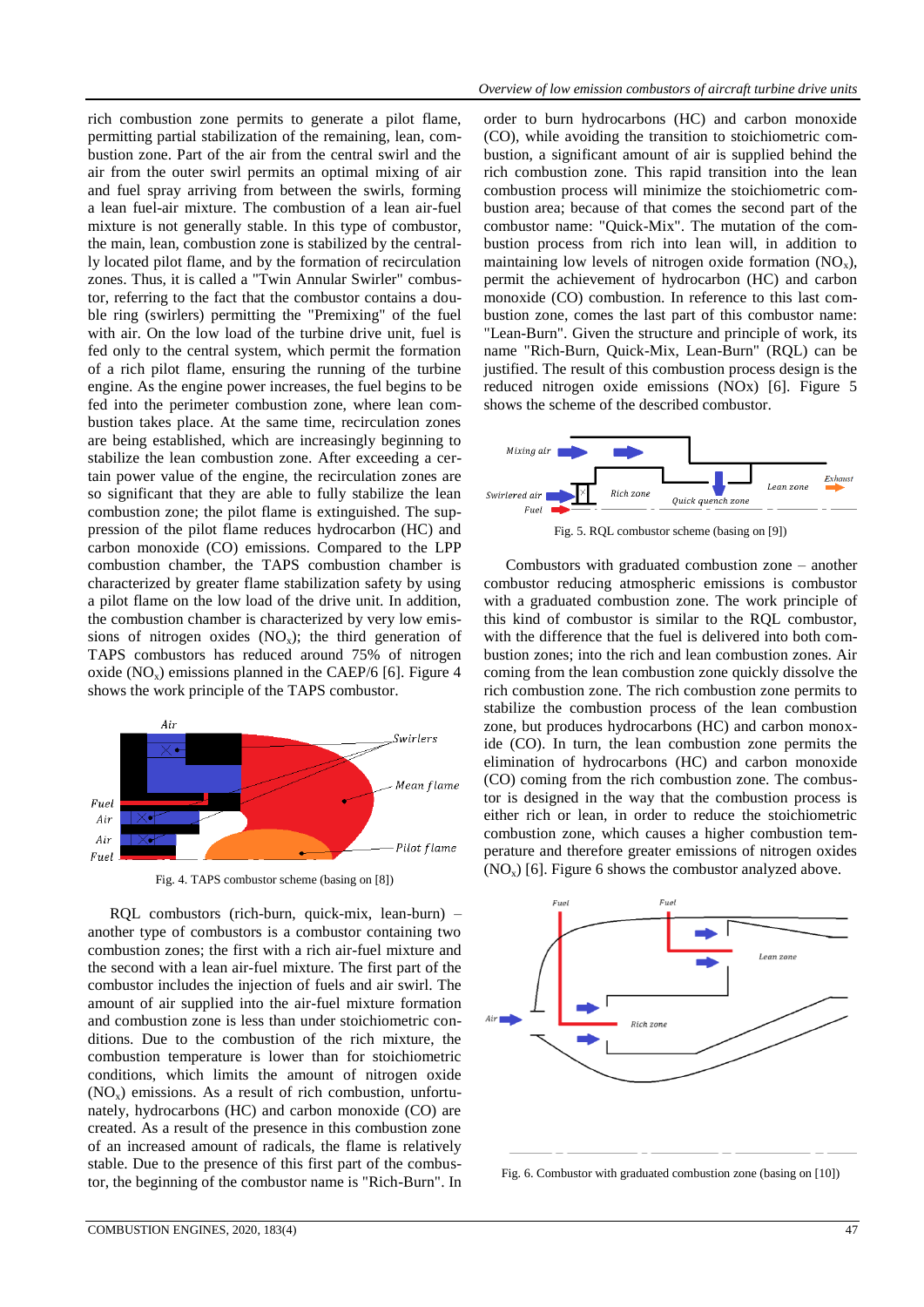### *Overview of low emission combustors of aircraft turbine drive units*

VGC combustors (variable geometry combustors) – as a result of the operation of the turbine drive unit at different ranges, the parameters of the air mass flowing through the combustion chamber also change. As a result of the air mass flux parameters change, a modification of the combustion process may happen and as for example a close-up to the stoichiometric combustion may occur. In order to prevent this phenomenon, it is possible to control the fuel system, but there is also the possibility of using combustors equipped with variable geometry liner. The change in the geometry of the liner consists primarily in the modification of the arrangement and the cross-sectional field of the airsupply holes, permitting to deliver air into the combustion zone. An actuator is placed outside the combustor to change the geometry of the liner. The actuator is controlled by a system that takes into account the operating range of the drive unit. The name of this combustor, "Variable Geometry Combustors" (VGC), is derived from the liner design [11]. Figure 7 shows the combustor discussed above.



Fig. 7. VGC combustor scheme

Combustors with exhaust recirculation system – exhaust recirculation systems are today commonly used in car industry. Despite the apparent reservation of this technology for piston engines, it may be also used for aircraft turbine drive units. Exhaust gases would be collected in the combustor exhaust system, cooled, compressed to the appropriate pressure, and re-administered to the combustor. It could provoke the dilution of the air supplied to the combustion zone which in turn would reduce the peak combustion temperature. A lower combustion peak temperature would reduce the formation of nitrogen oxides  $(NO<sub>x</sub>)$ . This technical solution is not used in aircraft industry, but just described. Research into this solution could assess the useful-

## **Nomenclature**

- CO carbon monoxide
- HC hydrocarbons
- LPP lean premixed prevaporized
- $NO<sub>x</sub>$  nitrogen oxides

### **Bibliography**

[1] Les oxydes d'azote – Polluant atmosphérique surveillé en Nouvelle-Calédonie: origines, impacts et surveillance. New Caledonia, Printer *SCAL'AIR*, 2015.

ness of this technical solution. Figure 8 shows a combustor equipped with a exhaust recirculation system.

### **3. Conclusion**

Since the creation of turbine drive units, engineers and scientists are constantly striving to improve them. In general, the turbine engines consist of an inlet, compressor, combustor, turbine and outlet system. Each of these components is of great importance for the proper and efficient work of turbine drive units. Combustors are designed in the way to improve the process of creating an air-fuel mixture and to improve the combustion process itself. These two directions of combustors development permit the reduction of atmospheric emissions and higher efficiency of these machinery. Striving for the reduction of the turbines' emissions, the use of catalytic combustors may be also interesting. The catalytic combustor permits for a flame-free fuel oxidation, which permits for a significant reduction in emissions of harmful substances into the environment. Regardless of the progress and development of the combustors, the use of the newest technologies for their development and testing was, is and will remain the standard. Increasingly improved numerical technologies permits for a better understanding of intra-combustor phenomena. Numerical technologies are intensively developed and applied to the science and technology.



Fig. 8. Combustor with exhaust recirculation system (basing on [11])

#### **Acknowledgements**

This work is presented in order to compile contemporary designs of aircraft turbine engine combustors, linked to the reduction of their emissivity.

RQL rich-burn, quick-mix, lean-burn TAPS twin annular premixing swirler VGC variable geometry combustors

[2] OCDE. Études de l'OCDE sur l'innovation environnementale – Invention et transfert de technologies environnementales. 2012. Printer OCDE, Paris. https://doi.org/10.1787/20743505